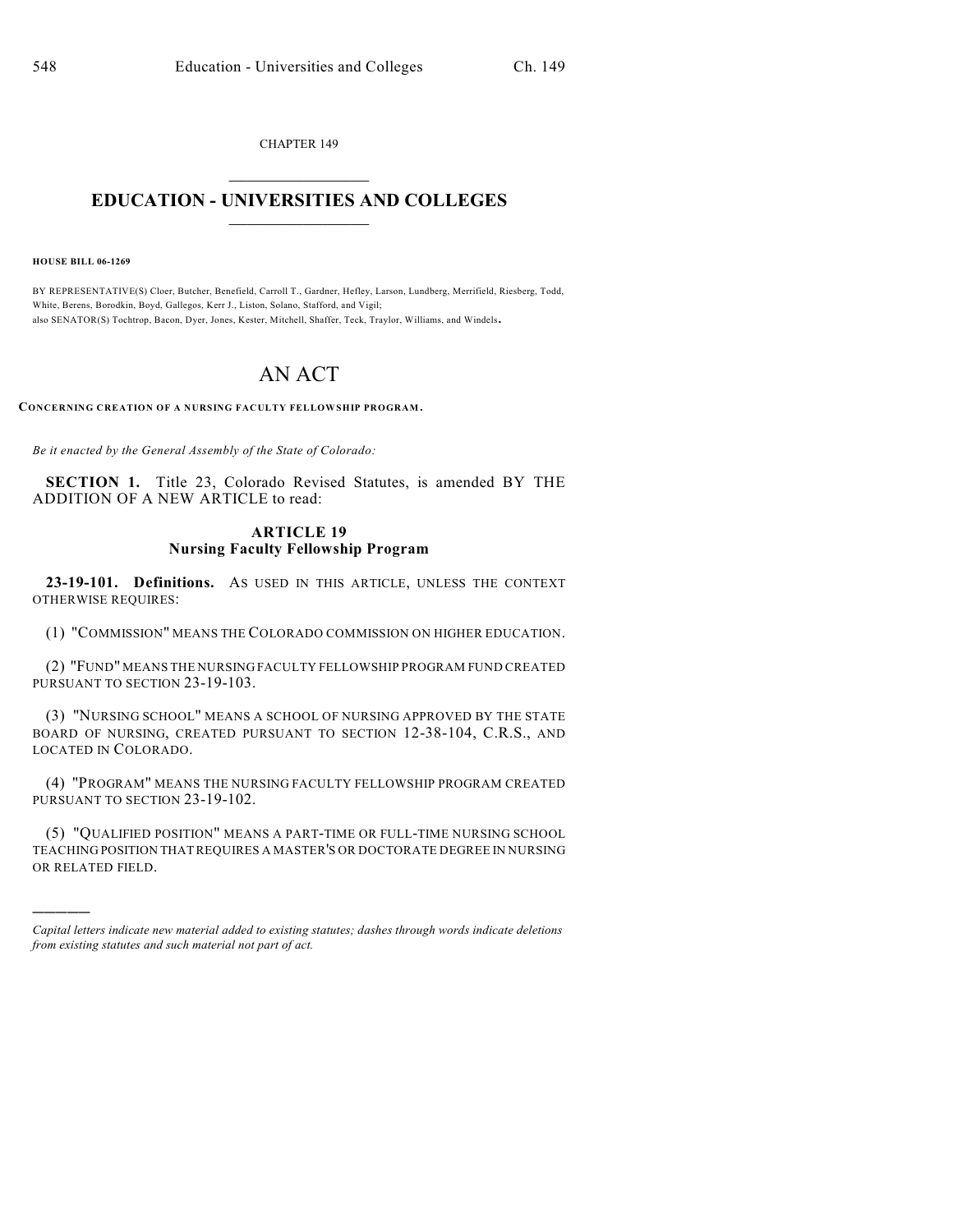**23-19-102. Nursing faculty fellowship program - creation - administration - conditions.** (1) (a) THERE IS HEREBY CREATED THE NURSING FACULTY FELLOWSHIP PROGRAM TO PROVIDE MONEYS TO NURSING SCHOOLS TO FUND FELLOWSHIPS FOR PERSONS EMPLOYED IN QUALIFIED POSITIONS ON THE NURSING FACULTY. THE PROGRAM SHALL BE DESIGNED TO HELP NURSING SCHOOLS FILL VACANCIES IN QUALIFIED POSITIONS THROUGHOUT COLORADO. THE PROGRAM MAY PROVIDE FOR AN ANNUAL PAYMENT OF UP TO TEN THOUSAND DOLLARS PER YEAR FOR UP TO THREE YEARS FOR A QUALIFIED POSITION IN A NURSING SCHOOL, EXCEPT AS PROVIDED IN SUBSECTION (3) OF THIS SECTION, SUBJECT TO AVAILABLE GIFTS, GRANTS, AND DONATIONS.

(b) PROGRAM MONEYS SHALL BE USED TO FUND EXISTING QUALIFIED POSITIONS THAT ARE UNFILLED AT THE TIME OF APPLICATION. IN THE EVENT THAT THE FACULTY MEMBER WHO IS RECEIVING A FELLOWSHIP LEAVES THE QUALIFIED POSITION, THE NURSING SCHOOL SHALL ALLOCATE ANY REMAINING AWARDED PROGRAM MONEYS TO FUNDING THE QUALIFIED POSITION, IF IT IS FILLED IMMEDIATELY, OR TO FUNDING ANOTHER VACANT QUALIFIED POSITION IN THE NURSING SCHOOL. IF THE POSITION IS NOT FILLED IMMEDIATELY OR ANOTHER VACANT QUALIFIED POSITION DOES NOT EXIST, THE NURSING SCHOOL SHALL RETURN ANY UNEXPENDED PROGRAM MONEYS TO THE COMMISSION.

(2) THE GENERAL ASSEMBLY HEREBY AUTHORIZES THE COMMISSION TO DEVELOP AND ADMINISTER THE PROGRAM. THE COMMISSION SHALL IMPLEMENT THE PROGRAM BEGINNING IN THE FALL SEMESTER OF THE 2007-08 ACADEMIC YEAR, SUBJECT TO AVAILABLE GIFTS, GRANTS, AND DONATIONS RECEIVED. IF THE AMOUNT OF GIFTS, GRANTS, AND DONATIONS DOES NOT COVER THE COSTS OF THE PROGRAM, THE COMMISSION SHALL NOT IMPLEMENT THE PROGRAM.

(3) THE COMMISSION, WORKING IN CONJUNCTION WITH NURSING SCHOOLS IN THE STATE, SHALL DEVELOP A DISTRIBUTION FORMULA AND SHALL AWARD NO MORE THAN THIRTY PERCENT OF THE AVAILABLE FUNDS TO A SINGLE NURSING SCHOOL; EXCEPT THAT THE AMOUNT OF ANY SPECIFIC GIFT, GRANT, OR DONATION DIRECTED TO A SPECIFIC NURSING SCHOOL AND RECEIVED PURSUANT TO SECTION 23-19-103 MAY EXCEED THIS LIMIT. ANY SPECIFIC GIFT, GRANT, OR DONATION DIRECTED TO A SPECIFIC NURSING SCHOOL AND RECEIVED PURSUANT TO SECTION 23-19-103 MAY BE AWARDED IN THE AMOUNT STIPULATED BY THE DONOR AND EXCEED THE LIMIT OF AN ANNUAL FELLOWSHIP AWARD OF UP TO TEN THOUSAND DOLLARS PER YEAR FOR UP TO THREE YEARS. NURSING SCHOOLS SHALL APPLY TO THE COMMISSION TO BE AWARDED FELLOWSHIP MONEYS FROM THE PROGRAM. IN AWARDING FELLOWSHIPS TO NURSING SCHOOLS, THE COMMISSION SHALL CONSIDER THE FOLLOWING CRITERIA:

(a) THE QUALIFIED POSITIONS AVAILABLE AT THE NURSING SCHOOL AND THE LENGTH OF TIME THE OPENINGS HAVE GONE UNFILLED;

(b) DOCUMENTED RECRUITING EFFORTS BY THE NURSING SCHOOL;

(c) THE GEOGRAPHIC LOCATION OF THE NURSING SCHOOL; AND

(d) THE TYPE OF NURSING PROGRAM OR PROGRAMS OFFERED AT THE NURSING SCHOOL, INCLUDING ASSOCIATE, BACHELOR'S, MASTER'S, OR DOCTORAL DEGREE IN